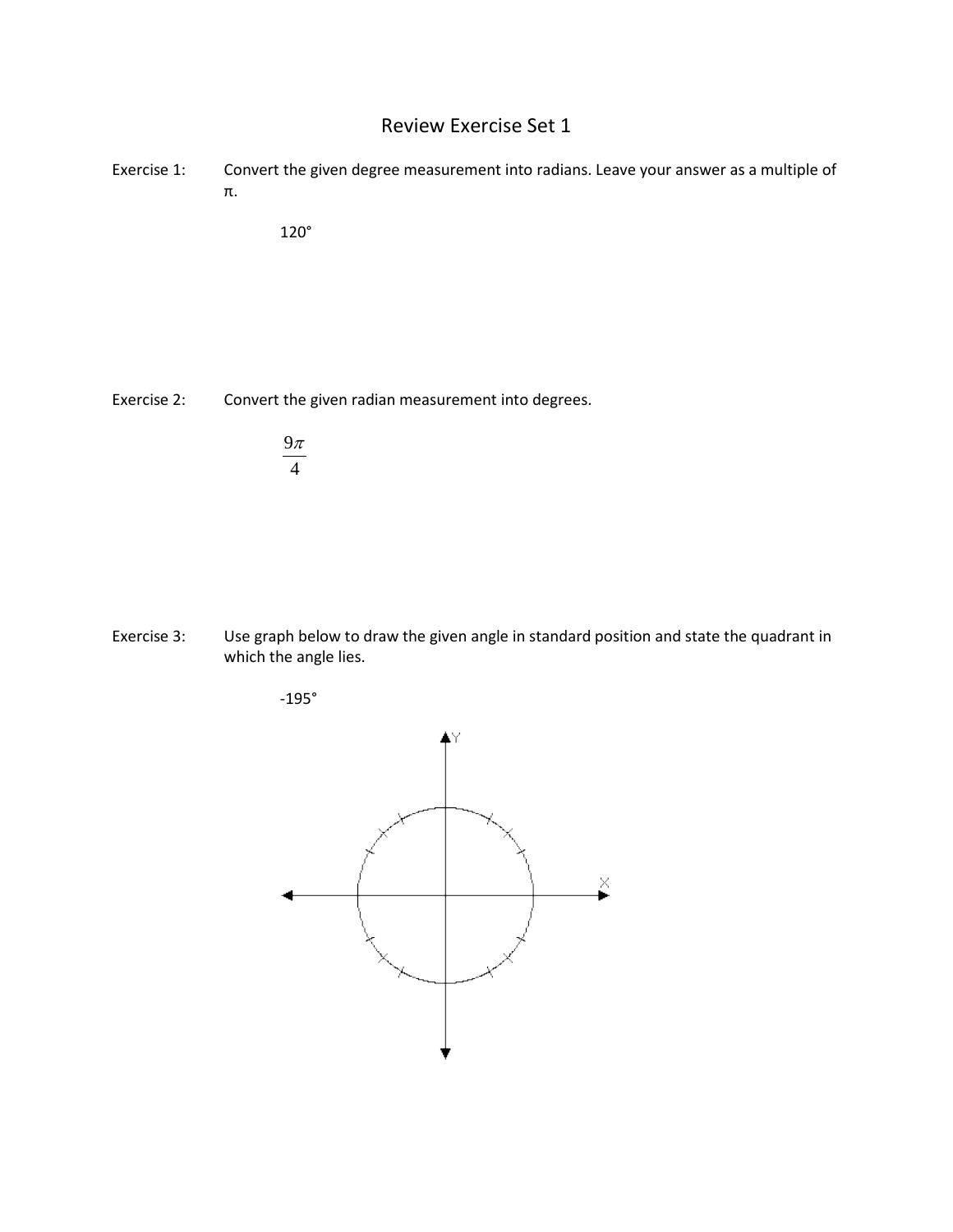Exercise 4: Find a positive angle less than  $360^{\circ}$  or  $2\pi$  that is coterminal with the given angle.

11 3 π

Exercise 5: Find the length of the arc on a circle with the given radius and intercepted by the given central angle. Express the answer in both terms of π and in decimal form rounded off to two places.

$$
r = 4 \text{ and } \theta = \frac{5\pi}{3}
$$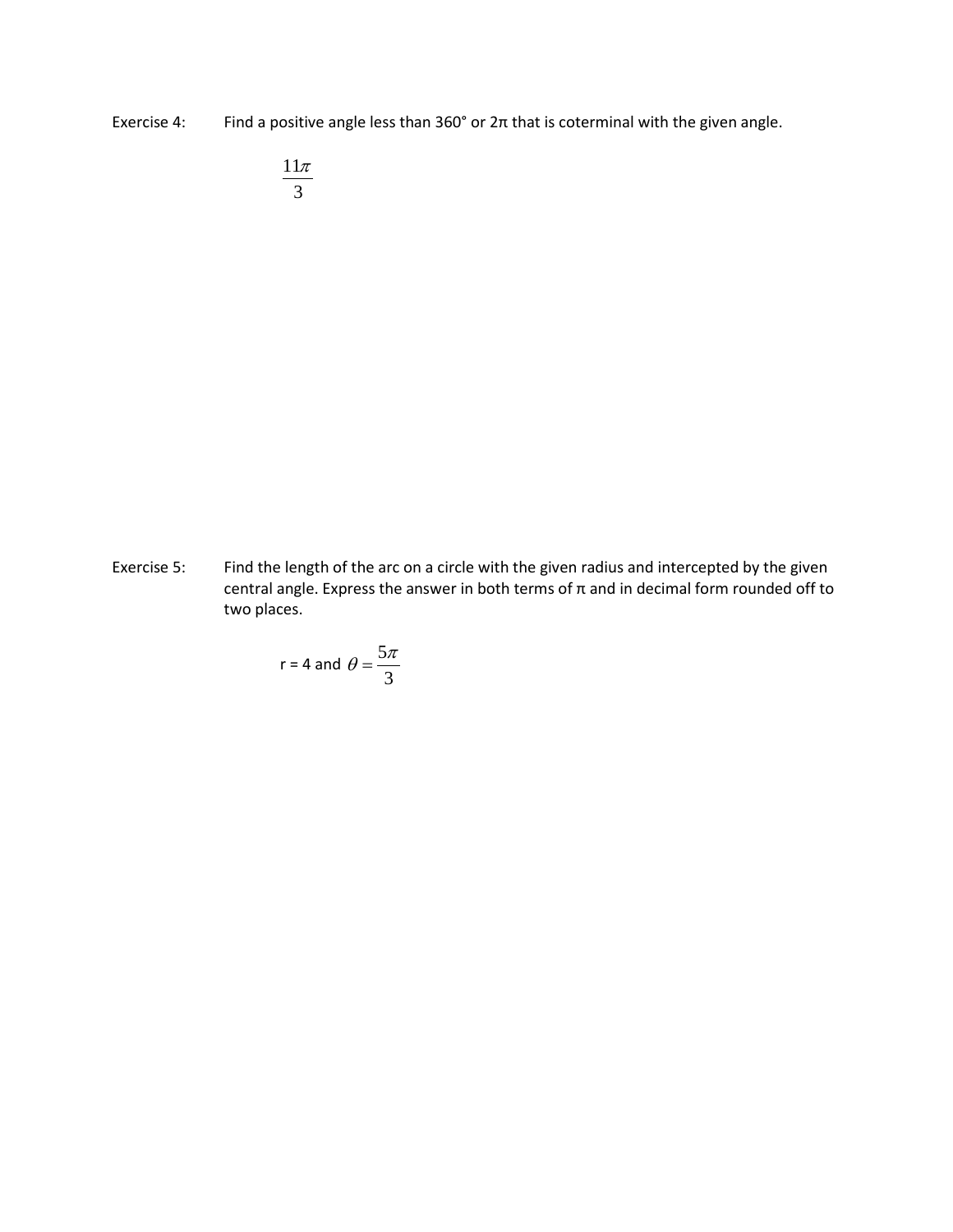## Review Exercise Set 1 Answer Key

Exercise 1: Convert the given degree measurement into radians. Leave your answer as a multiple of π.

120°

Multiply the given degree measurement by  $\frac{\pi}{180^{\circ}}$  and reduce

$$
120^\circ \times \frac{\pi}{180^\circ} = \frac{120\pi}{180}
$$

$$
= \frac{2\pi}{3}
$$

Exercise 2: Convert the given radian measurement into degrees.

 $\overline{4}$ Multiply the given radian measurement by  $\frac{180^{\circ}}{\pi}$  and reduce

$$
\frac{9\pi}{4} \times \frac{180^{\circ}}{\pi} = \frac{1620^{\circ}\pi}{4\pi}
$$

$$
= 405^{\circ}
$$

Exercise 3: Use graph below to draw the given angle in standard position and state the quadrant in which the angle lies.

-195°

9π

Since the angle measurement is negative it would be graphed going in a clockwise rotation placing it in the second quadrant.